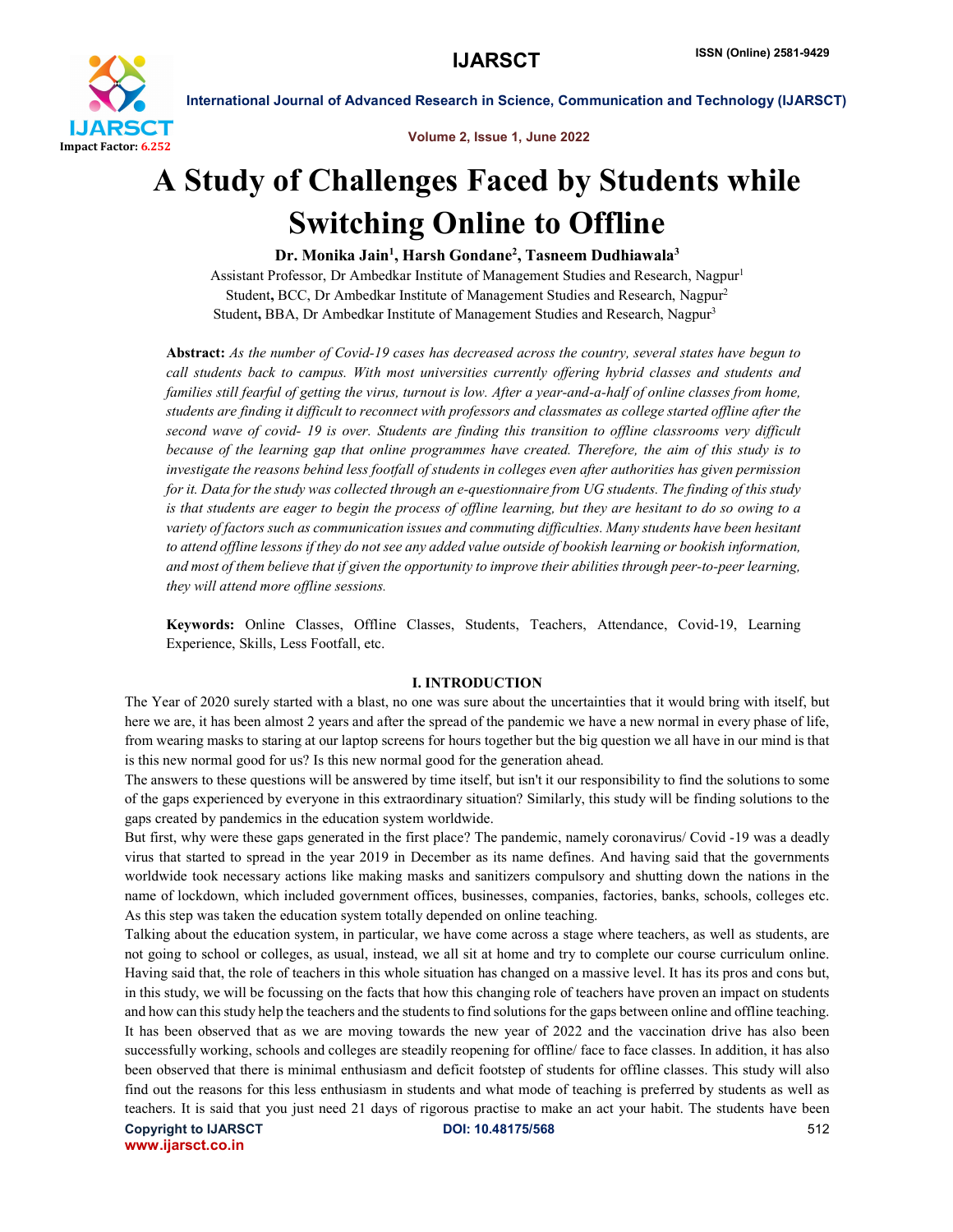

# Volume 2, Issue 1, June 2022

practising studying online for two years now, and it will be difficult for them to come out of their comfort zones. But this study will try to provide the reasons and the solutions for the less footstep of students in UG colleges and how they can be encouraged regarding offline classes.

| <b>Author</b>                                          | <b>Title</b>                                                                                                                                  | Objective                                                                                                                                                                                                                                                                                                                                                                               | Conclusion                                                                                                                                                                                                                                                                                                                                                                                                                                                                                                                                           |  |  |
|--------------------------------------------------------|-----------------------------------------------------------------------------------------------------------------------------------------------|-----------------------------------------------------------------------------------------------------------------------------------------------------------------------------------------------------------------------------------------------------------------------------------------------------------------------------------------------------------------------------------------|------------------------------------------------------------------------------------------------------------------------------------------------------------------------------------------------------------------------------------------------------------------------------------------------------------------------------------------------------------------------------------------------------------------------------------------------------------------------------------------------------------------------------------------------------|--|--|
| Yi Yang, Linda<br>F. Cornelius                         | <b>Students' Perceptions</b><br>towards the Quality of<br>Online Education: A<br>Qualitative Approach<br>2004                                 | The purpose of this study was to<br>examine the quality of existing<br>online education courses that<br>utilize the Internet as the primary<br>instructional delivery method. The<br>focus of this study was to examine<br>students' perceptions of the quality<br>of online education                                                                                                  | The findings of this research will be<br>grouped in two clusters: students'<br>positive<br>experiences and<br>negative<br>experiences. The students' positive<br>experiences were: flexibility, cost-<br>effectiveness,<br>electronic<br>research<br>availability, and ease of connection to<br>the Internet. The students' negative<br>experiences were identified as: delayed<br>feedback from instructors, unavailable<br>technical support from the instructor,<br>lack of self-regulation and self-<br>motivations, and the sense of isolation. |  |  |
| Shweta Singh,<br>David H.<br>Rylander, Tina<br>C. Mims | Efficiency of Online<br>vs. Offline Learning:<br>Comparison<br>A<br>of<br>Inputs and Outcomes<br><b>January 2012</b>                          | The current paper seeks to estimate<br>the efficiency of students who take<br>online courses relative to the<br>efficiency of students who are<br>enrolled in offline courses.                                                                                                                                                                                                          | By using the DEA approach to<br>estimating student efficiency in this<br>investigation, we have found sufficient<br>evidence to indicate that students taking<br>the online course format are more<br>efficient than their offline counterparts.                                                                                                                                                                                                                                                                                                     |  |  |
| Stephanie J.<br>Blackmon and<br>Claire Major           | Student experiences<br>in online courses:<br>Qualitative<br>A<br>Research Synthesis.<br>2012                                                  | students'<br>Understanding<br>perspectives on their online classes<br>or programs moves beyond the<br>of<br>sole<br>question<br>student<br>satisfaction to more<br>nuanced<br>questions about how factors inside<br>and outside of the classroom<br>impact the online classroom. This<br>qualitative<br>research<br>synthesis<br>explored students' experiences<br>with online learning | The five major recurring themes about<br>student experiences from each study<br>include ability to balance school and<br>life, time management skills, acceptance<br>of personal responsibility, instructor (in)<br>accessibility, and connection with peers.<br>These themes could be directly traced to<br>those that were attributable to the<br>student and those attributable to the<br>professor.                                                                                                                                              |  |  |
| Tuan Nguyen                                            | The Effectiveness of<br>Online<br>Learning:<br>Beyond<br>N <sub>0</sub><br>Significant Difference<br>and Future Horizons.<br><b>June 2015</b> | This study examines the evidence<br>of the effectiveness of online<br>learning<br>by<br>organizing<br>and<br>summarizing the findings<br>and<br>challenges of online learning into<br>positive, negative, mixed, and null<br>findings.                                                                                                                                                  | It would be too easy altogether to jump<br>on the online learning bandwagon or to<br>dismiss it as a fad that will go away (and<br>come back as many educational fads<br>have been known to do). Overall, there<br>is strong evidence to suggest that online<br>learning is at least as effective as the<br>traditional format, but the evidence is,<br>by no means, conclusive. Online<br>learning is a story that is still being<br>written, and how it progresses will likely<br>depend on those present.                                         |  |  |

# II. LITERATURE REVIEW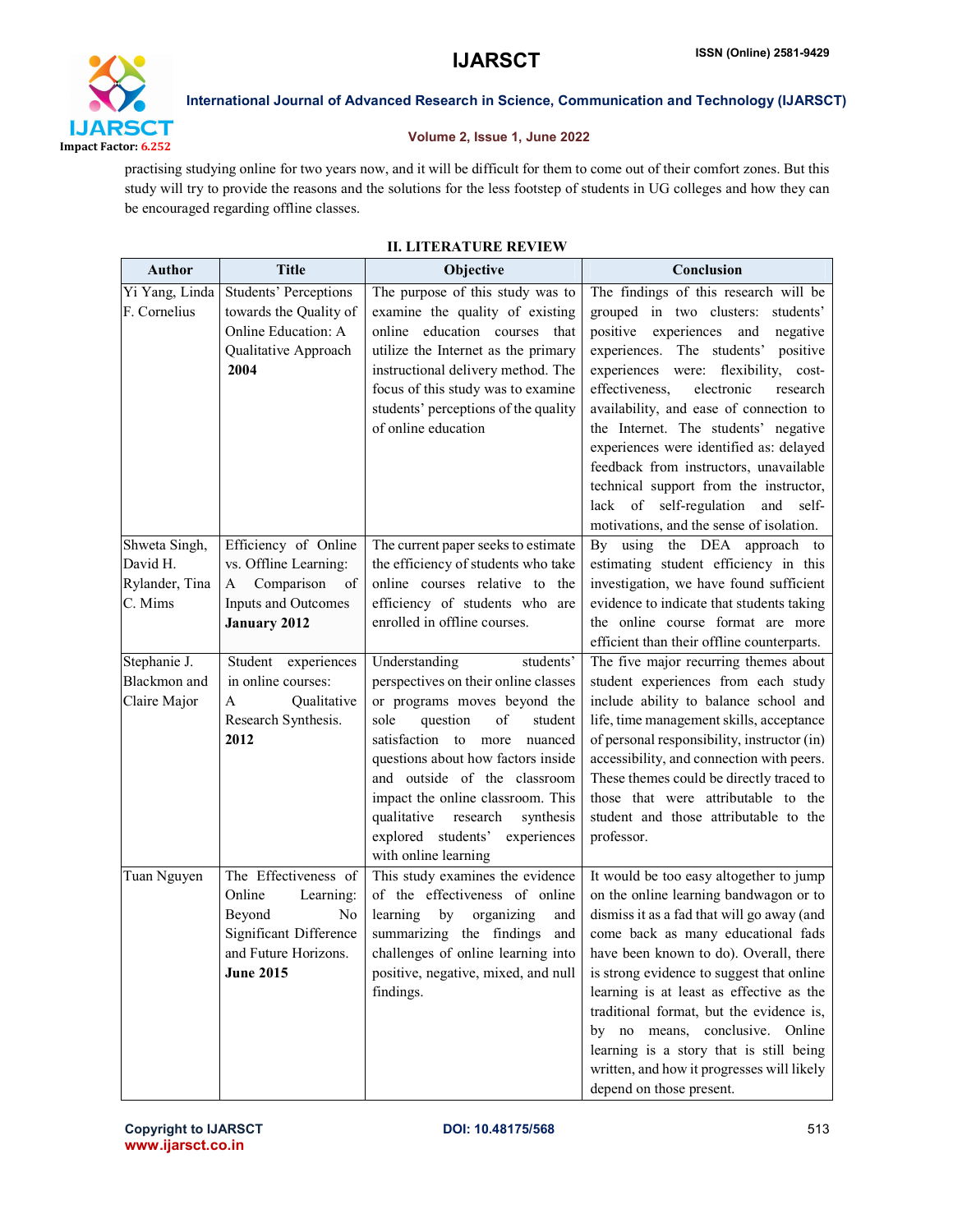

# Volume 2, Issue 1, June 2022

| Anna Sun and<br>Xiufang Chen           | Online Education and<br>its Effective Practice:<br>A Research Review<br>2016                                                                                      | The purpose of this paper is to<br>provide practical suggestions for<br>those who are planning to develop<br>online courses so that they can<br>make informed decisions in the<br>implementation process. Based on<br>the findings, the authors argued<br>that effective online instruction is<br>dependent upon<br>1) well- designed course content,<br>motivated interaction between the<br>learners, well-<br>instructor<br>and<br>fully-supported<br>prepared<br>and<br>instructors;<br>2) creation of a sense of online<br>learning community; and<br>rapid<br>advancement<br>3)<br>of<br>technology. In doing this, it is<br>hoped that this will stimulate an<br>on-going discussion of effective<br>strategies<br>that<br>can<br>enhance<br>universities and faculty success in<br>transitioning to teach online. | Online education is here and is highly<br>likely to stay and grow. The review of<br>history clearly shows<br>online<br>its<br>education has developed rapidly, fuelled<br>by Internet connectivity, advanced<br>technology, and a massive market. It has<br>become clear in the 21st century that<br>online education is entering mainstream<br>and becoming a growing market as it<br>continues to expand access to learning<br>for more people.<br>Therefore,<br>online<br>instructors<br>and<br>students need to synthesize information<br>across subjects to critically weigh<br>significantly different perspectives and<br>incorporate various inquiries. In doing<br>so, they need to construct such<br>possibilities by means of fostering<br>critical learning spaces, where students<br>are encouraged to increase their<br>capacities of analysis, imagination,<br>critical synthesis, creative expression,<br>self- awareness, and intentionality in<br>action |
|----------------------------------------|-------------------------------------------------------------------------------------------------------------------------------------------------------------------|---------------------------------------------------------------------------------------------------------------------------------------------------------------------------------------------------------------------------------------------------------------------------------------------------------------------------------------------------------------------------------------------------------------------------------------------------------------------------------------------------------------------------------------------------------------------------------------------------------------------------------------------------------------------------------------------------------------------------------------------------------------------------------------------------------------------------|----------------------------------------------------------------------------------------------------------------------------------------------------------------------------------------------------------------------------------------------------------------------------------------------------------------------------------------------------------------------------------------------------------------------------------------------------------------------------------------------------------------------------------------------------------------------------------------------------------------------------------------------------------------------------------------------------------------------------------------------------------------------------------------------------------------------------------------------------------------------------------------------------------------------------------------------------------------------------|
| Sharla Berry                           | The Offline Nature of<br>Online Community:<br>Exploring<br>Distance<br>Learners'<br>Extracurricular<br>Interactions.<br><b>April - 2019</b>                       | This paper emerged from a larger<br>study where the research question<br>was "How do students in an online"<br>doctoral program define<br>and<br>experience<br>community?"<br>The<br>research question guiding<br>this<br>is<br>"What<br>specific<br>paper<br>extracurricular spheres, networks,<br>and relationships impact students'<br>sense of community in an online<br>doctoral program?"                                                                                                                                                                                                                                                                                                                                                                                                                           | In this paper I have explored online<br>students' extracurricular interactions in<br>one online doctoral program. Findings<br>suggest that online students can have<br>thriving communities outside of the<br>classroom, on and offline. In this case<br>study, students interacted outside of the<br>classroom in three primary ways -<br>checking in through texting and calling,<br>strengthening bonds through social and<br>mobile media, and intentionally meeting<br>face-to-face. These interactions helped<br>students establish social presence and<br>contributed to a sense of community in<br>the online program.                                                                                                                                                                                                                                                                                                                                             |
| Jasmine Paul &<br>Felicia<br>Jefferson | Comparative<br>A<br>Analysis of Student<br>Performance in an<br>Online vs. Face-to-<br>Face Environmental<br>Science Course From<br>2009 to 2016<br>November 2019 | The overarching purpose of this<br>research was to determine which<br>teaching method proved more<br>effective over the 8-year period. In<br>addition<br>to<br>the<br>overarching<br>objective, we also examined score<br>variabilities between genders and<br>classifications to determine if<br>teaching modality had a greater<br>impact on specific groups.                                                                                                                                                                                                                                                                                                                                                                                                                                                           | The results of the study show there is no<br>significant difference in performance<br>between<br>online<br>and<br>traditional<br>classroom students with respect to<br>modality, gender, or class rank in a<br>science concepts course for non-STEM<br>This conclusion<br>majors.<br>indicates<br>teaching modality may not matter as<br>much as other factors.                                                                                                                                                                                                                                                                                                                                                                                                                                                                                                                                                                                                            |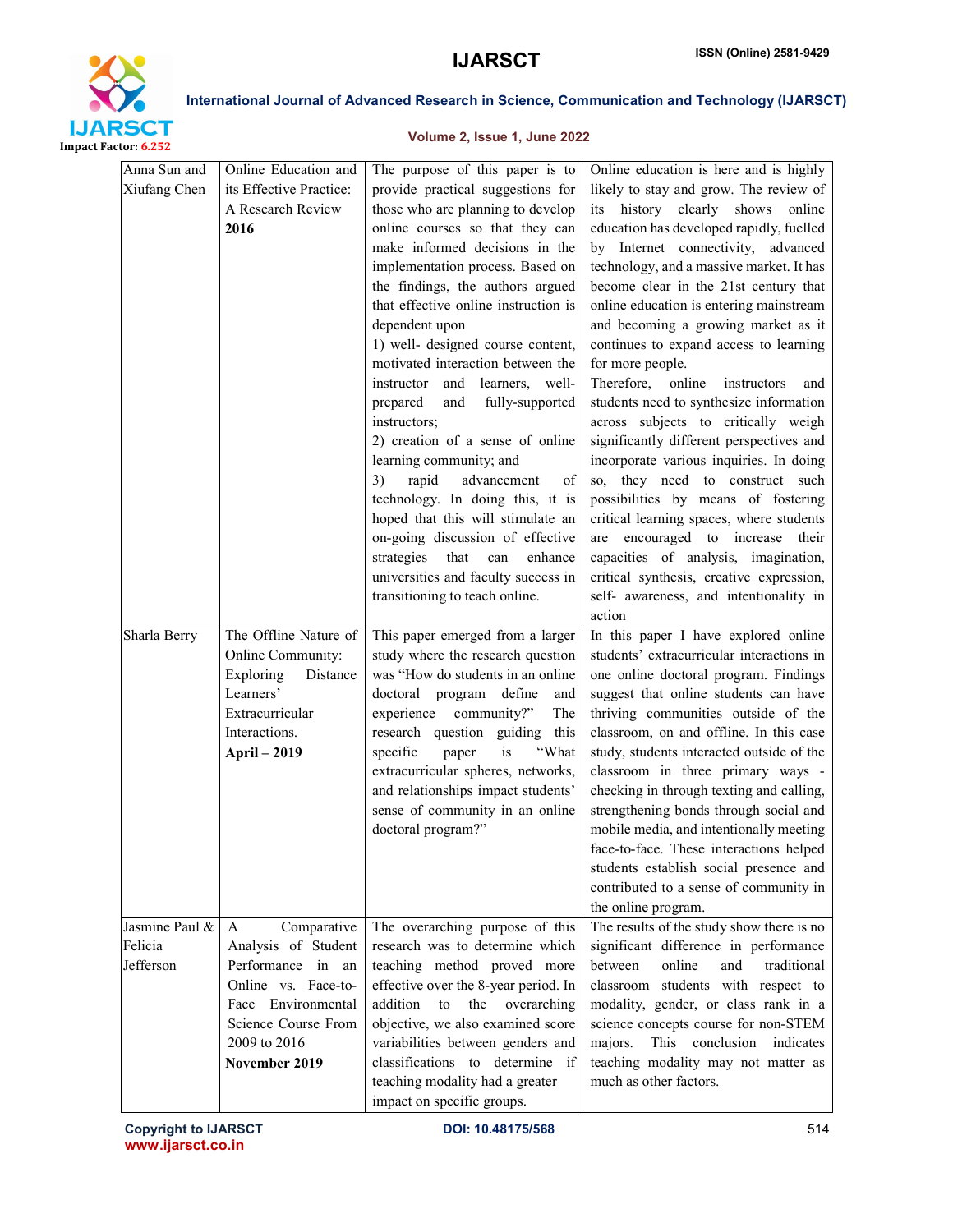

# Volume 2, Issue 1, June 2022

| Shivangi      | Online Learning:         | To explore the growth of EdTech      | The college became more resilient to                                                                                                  |
|---------------|--------------------------|--------------------------------------|---------------------------------------------------------------------------------------------------------------------------------------|
| Dhawan        | A Panacea in the Time    | start-ups and online learning.       | online learning after that disastrous                                                                                                 |
|               | of COVID-19 Crisis       | conduct<br>Strengths,<br>Тo<br>a     | Technology<br>helped<br>event.<br>them                                                                                                |
|               | <b>June, 2020</b>        | Weaknesses, Opportunities, &         | overcome the barriers in those difficult                                                                                              |
|               |                          | Challenges (SWOC) analysis of        | times. But it is also suggested that robust                                                                                           |
|               |                          | online learning during the Corona    | IT Infrastructure is a prerequisite for                                                                                               |
|               |                          | Virus pandemic and natural           | online learning. Teachers have become                                                                                                 |
|               |                          | disasters.                           | habitual to traditional methods of                                                                                                    |
|               |                          | To give some suggestions and         | teaching in the form of face-to-face                                                                                                  |
|               |                          | recommendations for the success      | lectures, and therefore, they hesitate in                                                                                             |
|               |                          | of online mode of learning during    | accepting any change. Educational                                                                                                     |
|               |                          | a crisis-like situation.             | institutions must build resilience in their                                                                                           |
|               |                          |                                      | systems to ensure and prioritize the                                                                                                  |
|               |                          |                                      | presence of these skills in their students.                                                                                           |
| Mohamed A.    | The<br>Impact<br>of      | The current cross-sectional study    | The current study showed that COVID-                                                                                                  |
| A. Mahdy      | COVID-19 Pandemic        | was carried out to analyse the       | 19 pandemic lockdown affected the                                                                                                     |
|               | Academic<br>the<br>on    | impact of COVID-19 lockdown on       | performance<br>academic<br>$% \left( \left( \mathcal{A},\mathcal{A}\right) \right) =\left( \mathcal{A},\mathcal{A}\right)$ of<br>most |
|               | Performance<br>οf        | the academic performance of          | participants with varying degrees.                                                                                                    |
|               | Medical<br>Veterinary    | veterinary medical students and      | Online education helps to keep the                                                                                                    |
|               | Students                 | researchers.                         | students up and running with an                                                                                                       |
|               |                          |                                      | opportunity for self-study. However, the                                                                                              |
|               |                          |                                      | main challenge online education faces in                                                                                              |
|               | October 2020             |                                      | veterinary medical science is how to                                                                                                  |
|               |                          |                                      | give practical lessons. Since most of the                                                                                             |
|               |                          |                                      | subjects are practical; therefore, it is not                                                                                          |
|               |                          |                                      | easy to learn it online. Students think                                                                                               |
|               |                          |                                      | that it is difficult to fulfil the veterinary                                                                                         |
|               |                          |                                      | competencies only with an online                                                                                                      |
|               |                          |                                      | education system. Online education can                                                                                                |
|               |                          |                                      | be improved by making it more                                                                                                         |
|               |                          |                                      | interactive, showing medical procedures                                                                                               |
|               |                          |                                      | in real situations, giving concise                                                                                                    |
|               |                          |                                      | information, and providing 3D virtual                                                                                                 |
|               |                          |                                      | tools to mimic the real situation.                                                                                                    |
| Montgomery    | students'<br>Integrating | Exploratory factor analysis studies  | Exploratory factor analysis identified                                                                                                |
| Van Wart,     | perspectives<br>about    | incorporate<br>various<br>concepts   | seven factors that were reliable,                                                                                                     |
| Anna Ni,      | online<br>learning:<br>a | identified in the literature as      | coherent, and significant under different                                                                                             |
| Pamela        | hierarchy of factors.    | critical success factors for online  | conditions. The factor analysis is quite                                                                                              |
| Medina, Jesus | December 2020            | learning<br>students'<br>from<br>the | consistent with the range of factors                                                                                                  |
| Canelon,      |                          | perspective and then determines      | identified in the literature, pointing to                                                                                             |
| Melika        |                          | their hierarchical significance.     | the fact that students can differentiate                                                                                              |
| Kordrostami,  |                          |                                      | among different aspects of what have                                                                                                  |
| Jing Zhang &  |                          |                                      | been clumped as larger concepts, such                                                                                                 |
| Yu Liu        |                          |                                      | teaching presence. The<br>most<br>as                                                                                                  |
|               |                          |                                      | demanding students are those who                                                                                                      |
|               |                          |                                      | prefer F2F classes because of learning                                                                                                |
|               |                          |                                      | style preferences, poor past experiences,                                                                                             |
|               |                          |                                      | or both. Such students (seem to) assume                                                                                               |
|               |                          |                                      | that a worthwhile online class has basic                                                                                              |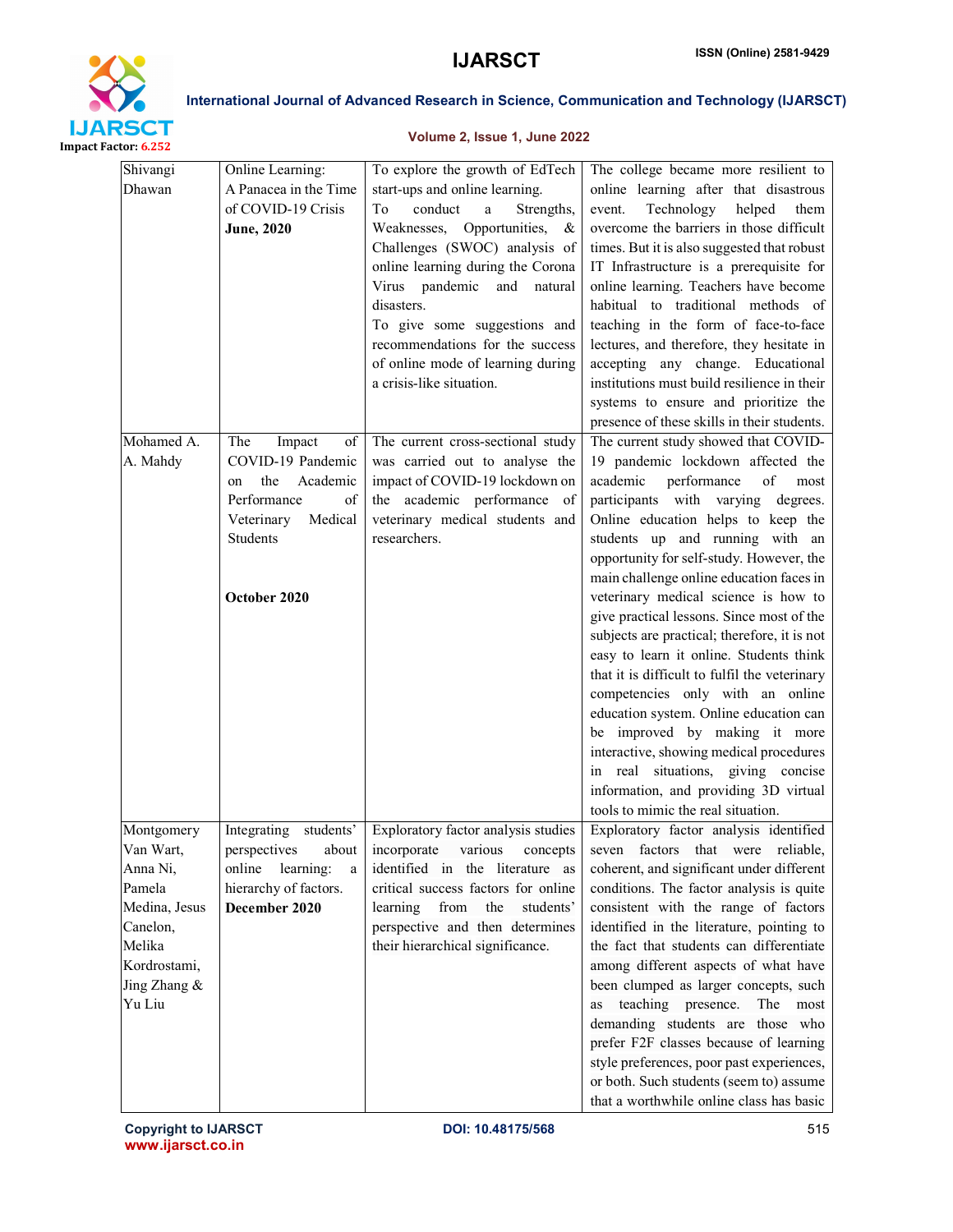

# Volume 2, Issue 1, June 2022

| Nurul<br>Rachmah                                        | Effectiveness<br>of<br>online<br>offline<br>VS.<br>classes for effective<br>study<br>classroom:<br>a<br>higher<br>in<br>case<br>a<br>education.<br>2020 | study exposed<br>16<br>EFL<br>This<br>of<br>university<br>students<br>Ibnu<br>Khaldun responses to an online<br>classroom and offline classroom.<br>And investigates common student<br>perceptions of the online lesson as<br>compared with offline lessons to<br>identify the effectiveness between<br>online and offline class.<br>The method uses data analysis<br>adopted from questionnaires using<br>qualitative (Likert scale questions)<br>quantitative<br>and<br>(open-ended<br>questions) approaches provided<br>data for content analysis<br>to<br>determine<br>common student perception | functionality and that the instructor<br>provides a strong presence. They are<br>also critical of the absence of Cognitive<br>Presence and Online Social Comfort.<br>The conclusion can be described as<br>Offline learning being more effective<br>than Online learning. The student<br>prefers offline learning because, they<br>more understand the materials, are<br>easier to communicate, student can<br>focus, be active and enjoy during the<br>lesson. While online learning was not<br>effective because of several factors. In<br>the Conclusion from the result of the<br>analysis, the writer found out that offline<br>class is more effective than online class. |
|---------------------------------------------------------|---------------------------------------------------------------------------------------------------------------------------------------------------------|------------------------------------------------------------------------------------------------------------------------------------------------------------------------------------------------------------------------------------------------------------------------------------------------------------------------------------------------------------------------------------------------------------------------------------------------------------------------------------------------------------------------------------------------------------------------------------------------------|---------------------------------------------------------------------------------------------------------------------------------------------------------------------------------------------------------------------------------------------------------------------------------------------------------------------------------------------------------------------------------------------------------------------------------------------------------------------------------------------------------------------------------------------------------------------------------------------------------------------------------------------------------------------------------|
| Fiqhi<br>Liesdistiana<br>Damayanti,<br>Nurul<br>Rachmah | Effectiveness<br>of<br>online<br>offline<br>VS.<br>classes for effective<br>classroom:<br>study<br>a<br>higher<br>in<br>case<br>a<br>education.<br>2020 | To investigate common student<br>perceptions of the online lesson as<br>compared with offline lessons to<br>identify the effectiveness between<br>online and offline class.                                                                                                                                                                                                                                                                                                                                                                                                                          | Based on the discussion, the conclusion<br>can be described as Offline learning<br>more effective than Online learning. The<br>student prefers the offline learning<br>because, they more understand the<br>materials, easier to communicate,<br>student can focus, active and enjoy<br>during the lesson. While online learning<br>was not effective because of several<br>factors.                                                                                                                                                                                                                                                                                            |
| Sumitra<br>Pokhrel,<br>Roshan<br>Chhetri                | A Literature Review<br>on Impact of COVID-<br>19<br>Pandemic<br>on<br>Teaching<br>and<br>Learning.<br>January, 2021                                     | Research highlights certain death<br>such as the weakness of online<br>teaching infrastructure, the limited<br>exposure of teachers to online<br>teaching, the information gap, non-<br>conducive<br>for<br>environment<br>learning at home, equity<br>and<br>academic excellence in terms of<br>higher education. This article<br>evaluates the impact<br>of<br>the<br>COVID-19 pandemic<br>on<br>the<br>teaching and learning<br>process across the world.                                                                                                                                         | The lesson learnt from the COVID-19<br>is<br>pandemic<br>that<br>teachers<br>and<br>students/learners should be oriented on<br>the use of different online educational<br>tools. After the COVID-19 pandemic<br>when the normal classes resume,<br>teachers and<br>learners<br>should be<br>encouraged to continue using such<br>online tools to enhance teaching and<br>affordability<br>learning.<br>The<br>and<br>accessibility for all learners of varied<br>economic backgrounds are identified as<br>a challenge, for which the developer of<br>the educational tool could focus on<br>customization.                                                                     |
| Dr. M.<br>Vaanmalar                                     | A comparative study<br>between offline and                                                                                                              | Utilizing a pretest/posttest plan,<br>understudy learning results were<br>analysed for internet learning and                                                                                                                                                                                                                                                                                                                                                                                                                                                                                         | Guide<br>instruction<br>analysts<br>should<br>endeavour to satisfactorily explore any<br>potential<br>viability<br>contrasts<br>in                                                                                                                                                                                                                                                                                                                                                                                                                                                                                                                                              |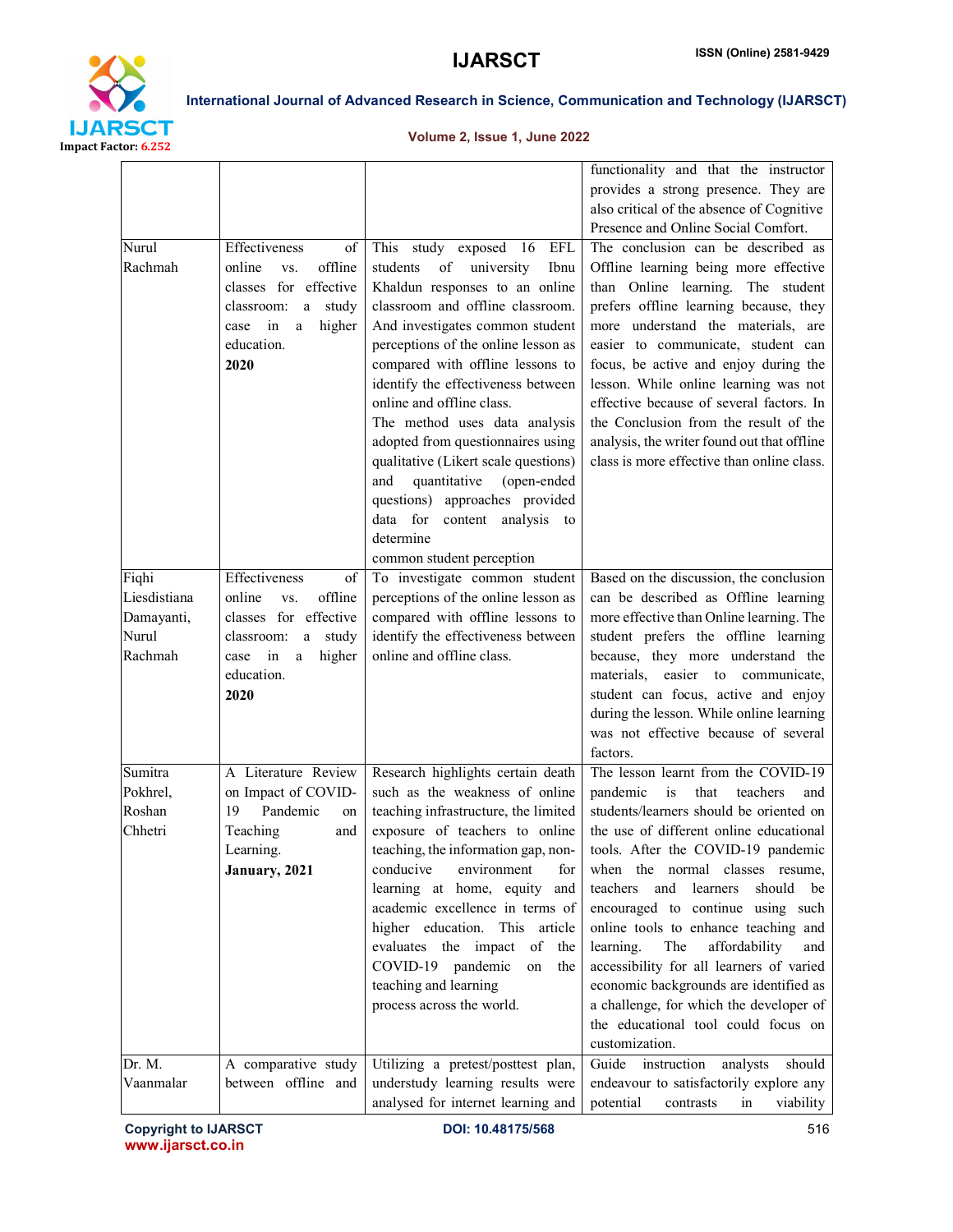

#### Volume 2, Issue 1, June 2022

|              | online<br>classes<br>for | offline forms of a similar course   | identifying with internet learning. As the  |  |  |
|--------------|--------------------------|-------------------------------------|---------------------------------------------|--|--|
|              | students                 | educated by a similar teacher       | field constantly advances toward the        |  |  |
|              | February:2021            |                                     | consolidation of online learning courses    |  |  |
|              |                          |                                     | and completely authorizes master's-         |  |  |
|              |                          |                                     | level and doctoral programs, it is          |  |  |
|              |                          |                                     | fundamental to look at whether kinds of     |  |  |
|              |                          |                                     | instructional methodology bring about       |  |  |
|              |                          |                                     | contrasts in learning results for advising  |  |  |
|              |                          |                                     | understudies. This examination gives        |  |  |
|              |                          |                                     | proof of the equality of learning results   |  |  |
|              |                          |                                     | for offline also, online learning guidance  |  |  |
|              |                          |                                     | of a similar instructor readiness course    |  |  |
|              |                          |                                     | educated by the equivalent educator,        |  |  |
|              |                          |                                     | however extra examination is expected       |  |  |
|              |                          |                                     | to duplicate the investigation with other   |  |  |
|              |                          |                                     | substance                                   |  |  |
|              |                          |                                     | territories and different educators.        |  |  |
| Ram Gopal,   | of<br>online<br>Impact   | The aim of the study is to identify | The present study's findings indicated      |  |  |
| Varsha Singh | classes<br>the<br>on     | the factors affecting students'     | that instructor's quality is the most       |  |  |
| $&$ Arun     | satisfaction<br>and      | satisfaction<br>and<br>performance  | prominent factor that affects the           |  |  |
| Aggarwal     | performance<br>of        | regarding online classes during the | student's satisfaction during online        |  |  |
|              | students during<br>the   | pandemic period of COVID-19         | classes. The present study highlighted      |  |  |
|              | pandemic period of       | and to establish the relationship   | that the second most prominent factor       |  |  |
|              | COVID 19.                | between these variables.            | affecting students' satisfaction during     |  |  |
|              | April 2021               |                                     | online<br>classes<br>is<br>the<br>student's |  |  |
|              |                          |                                     | expectations. The last factor that affects  |  |  |
|              |                          |                                     | the student's satisfaction is design. The   |  |  |
|              |                          |                                     | course content needs to be designed in      |  |  |
|              |                          |                                     | an effective manner so that students        |  |  |
|              |                          |                                     | should easily understand it.                |  |  |

#### III. RESEARCH METHODOLOGY

#### The Rationale of the Study:

The study intends to cover the area which has never been covered as online education is a new field in the current teaching industry and hence no previous study is found about student's attendance in offline classes after pandemic. This research gap has made the investigator very curious about finding different aspects of why students are not attending the offline lecture and that's why the researcher intends to study the topic.

#### Objectives of the Study:

- 1. To understand why students are not attending offline education.
- 2. To understand the different problems and issues faced by students attending online education.
- 3. To try to find out the process to instigate students attending the lecture online to come for offline classes.
- 4. To find out the difference between the understanding level of students attending online and offline classes.
- 5. To find out the effect of online classes on students' understanding level and their writing level.

#### Data Collection Method:

Primary data collection method: Primary data was collected solely by the researchers in the form of a survey which was done with the help of a questionnaire in the google form with sampling design of "Snowball Sampling" method was used for collecting data from the targeted audience.

Copyright to IJARSCT **DOI: 10.48175/568 Example 2018** 517 www.ijarsct.co.in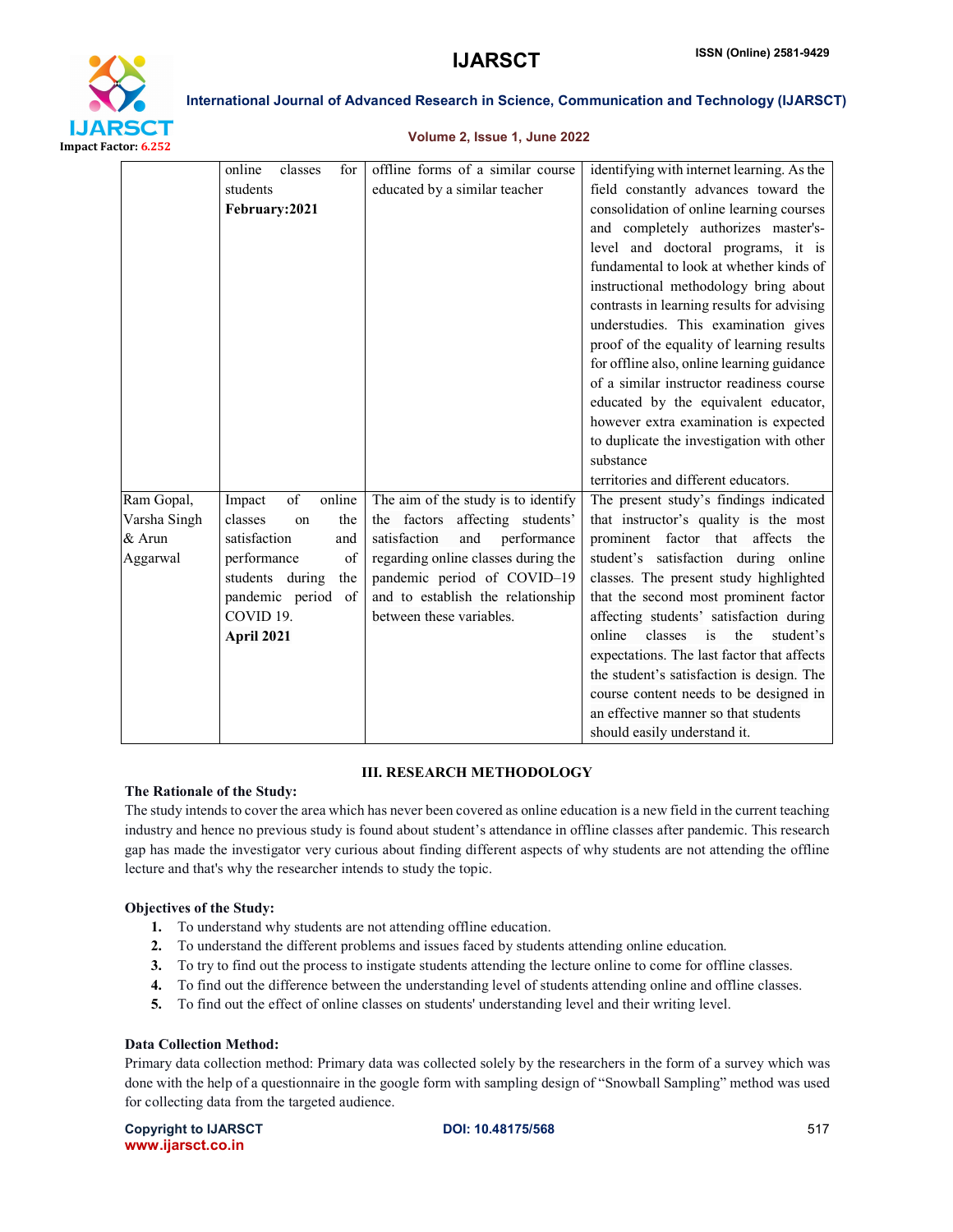

Volume 2, Issue 1, June 2022

Sample Size:

250 Students

# Limitations:

- 1. There is no previous study.
- 2. Time was limited.
- 3. The data was collected only from one college.
- 4. People may not be honest in giving opinions.

# IV. DATA ANALYSIS

E-questionnaire was sent through different social media and the sample size was 250 but valid responses received were 200. Some of the regular questions and understandings during the questionnaire was as follows: Attending college regularly can change learning experience



Even after the questioning, though students have been obscured at home and not attending classes, all of them agreed that they will feel a change of experience in learning if they attend online classes regularly. Students clearly know the value of knowledge and learning but here comes the part of motivation as of now there is a lack of motivation in the students to come and study in offline or online classes.

This study clearly tells us that the lack of motivation may be the reason for less footstep of student's In UG colleges.<br>I will attend college regularly if I get more hands on experience

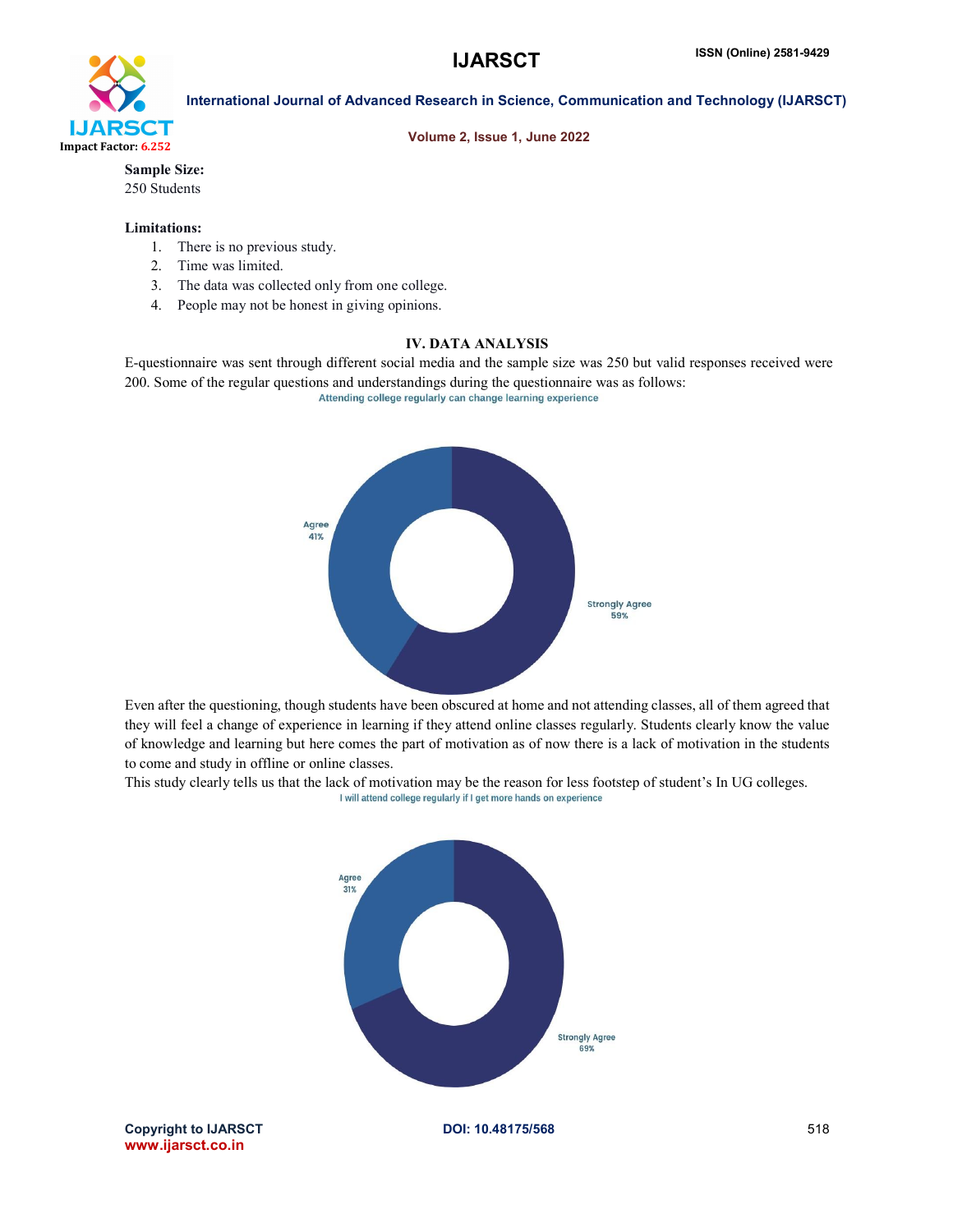

### Volume 2, Issue 1, June 2022

Many of the students already and strongly felt that if they get a more hands on experience and higher value addition they will be definitely inclined to attend offline as well as online classes. If student feel that they get a higher learning experience which may be different from hands on experience they might be more slightly declined towards accepting the fact of learning In College.



A lot of students agreed on the fact that learning experience is something they feel valued towards, if the learning experience in offline colleges is maximum students may incline towards coming to offline classes as they are getting their skills upgraded as well as enhancing their learning experience.





Many of the students feel that Traditional approach enhances their personality as coming to offline classes helps them to be more open and extroverted in their own way. But some of the students also feel that online classes have changed their perception of traditional classes. They have been more productive due to this online era and also came up with different ways of learning and experiencing things.

Copyright to IJARSCT **DOI: 10.48175/568** 519 www.ijarsct.co.in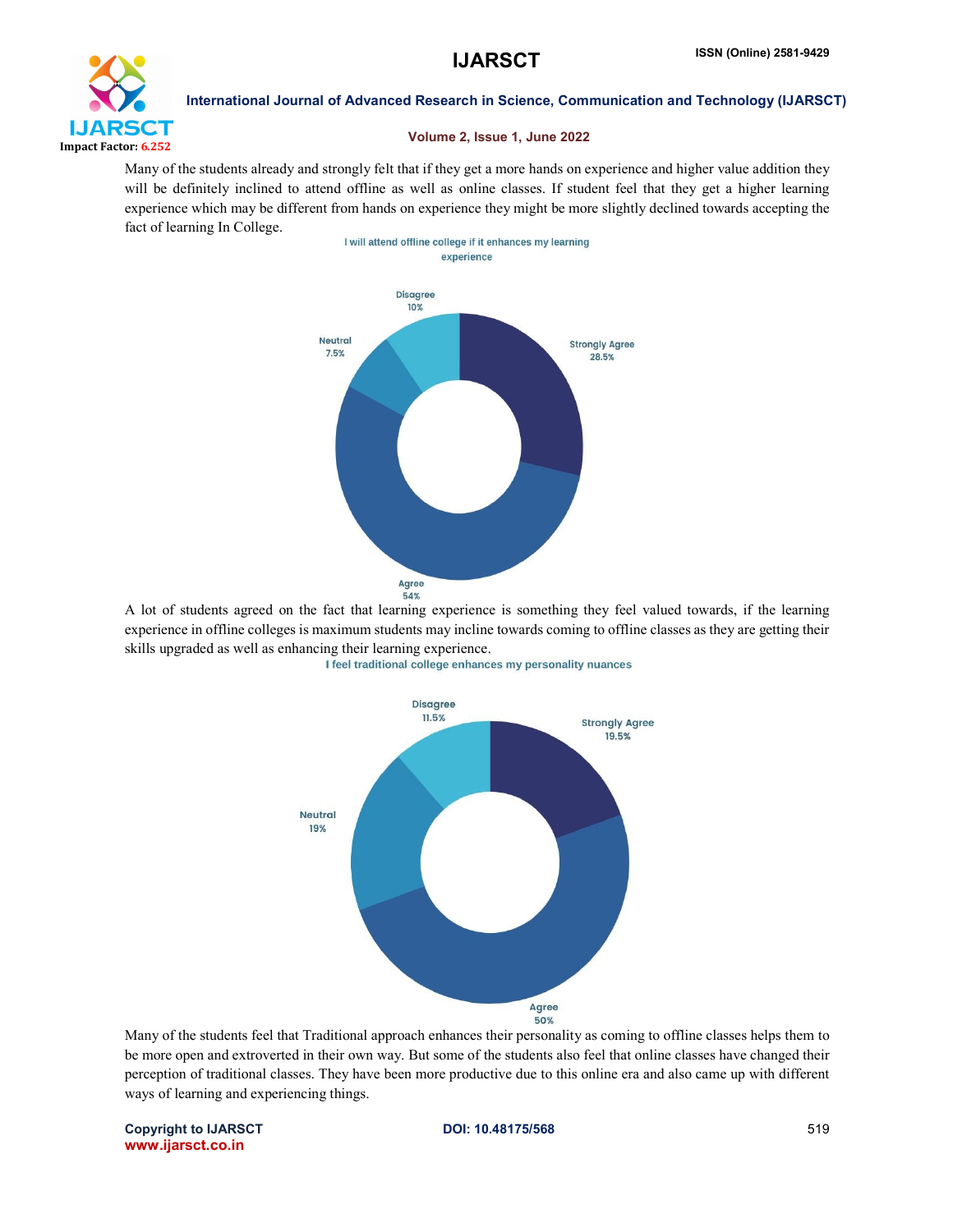

#### Volume 2, Issue 1, June 2022

Correlation:

|                                                                                 |                        | Attending<br>college<br>regularly<br>can change<br>learning<br>experience. | I will attend<br>college<br>regularly if I<br>get more<br>hands-on<br>experience | I will attend<br>offline<br>college if it<br>enhances<br>my learning<br>experience | I feel peer to<br>peer learning<br>will push me<br>for offline<br>college | I feel<br>traditional<br>college<br>enhances my<br>personality<br>nuances |
|---------------------------------------------------------------------------------|------------------------|----------------------------------------------------------------------------|----------------------------------------------------------------------------------|------------------------------------------------------------------------------------|---------------------------------------------------------------------------|---------------------------------------------------------------------------|
| Attending<br>college<br>regularly can<br>change<br>learning<br>experience       | Pearson<br>Correlation | $\mathbf{1}$                                                               | $.804**$                                                                         | $.817**$                                                                           | .688                                                                      | $.788***$                                                                 |
|                                                                                 | Sig. (2-tailed)        |                                                                            | .000                                                                             | .000                                                                               | .214                                                                      | .008                                                                      |
|                                                                                 | N                      | 200                                                                        | 200                                                                              | 200                                                                                | 200                                                                       | 200                                                                       |
| I will attend<br>college                                                        | Pearson<br>Correlation | $.804**$                                                                   | $\mathbf{1}$                                                                     | $.540**$                                                                           | .532                                                                      | $.539**$                                                                  |
| regularly if I<br>get more<br>hands-on<br>experience                            | Sig. (2-tailed)        | .000                                                                       |                                                                                  | .001                                                                               | .021                                                                      | .000                                                                      |
|                                                                                 | N                      | 200                                                                        | 200                                                                              | 200                                                                                | 200                                                                       | 200                                                                       |
| I will attend<br>offline college<br>if it enhances<br>my learning<br>experience | Pearson<br>Correlation | $.617**$                                                                   | $.540**$                                                                         | $\mathbf{1}$                                                                       | .697                                                                      | .610                                                                      |
|                                                                                 | Sig. (2-tailed)        | .000                                                                       | .001                                                                             |                                                                                    | .170                                                                      | .029                                                                      |
|                                                                                 | N                      | 200                                                                        | 200                                                                              | 200                                                                                | 200                                                                       | 200                                                                       |
| I feel peer to<br>peer learning<br>will push me<br>for offline<br>college       | Pearson<br>Correlation | .588                                                                       | .632                                                                             | .797                                                                               | $\mathbf{1}$                                                              | .616                                                                      |
|                                                                                 | Sig. (2-tailed)        | .014                                                                       | .011                                                                             | .010                                                                               |                                                                           | .026                                                                      |
|                                                                                 | N                      | 200                                                                        | 200                                                                              | 200                                                                                | 200                                                                       | 200                                                                       |
| I feel<br>traditional<br>college<br>enhances my<br>personality<br>nuances       | Pearson<br>Correlation | $.788**$                                                                   | $.639**$                                                                         | .620                                                                               | .546                                                                      | $\mathbf{1}$                                                              |
|                                                                                 | Sig. (2-tailed)        | .008                                                                       | .000                                                                             | .009                                                                               | .016                                                                      |                                                                           |
|                                                                                 | N                      | 200                                                                        | 200                                                                              | 200                                                                                | 200                                                                       | 200                                                                       |

The above table shows that the factors have shown a positive correlation, most of the factors are directly and strongly correlated to each other whereas some factors have shown basic, moderate to high level of correlation. Depending upon the type of questions and factors considered.

### V. FINDING & CONCLUSION

Even after the studies though students have been confined to their homes since almost last two years, it has been found that students do want to get on with the process of offline learning, but due to different aspects such as problems with respect to communication, problems with respect to commutation, students are hesitant to attend offline classes. Many of the students have become reluctant to attend offline classes if they don't find any additional value apart from bookish learning or bookish knowledge and most of them feel that if given a chance with respect to additional enhancement of skills peer to peer learning they will be inclined to attend more offline classes. Many of the time it was found and students